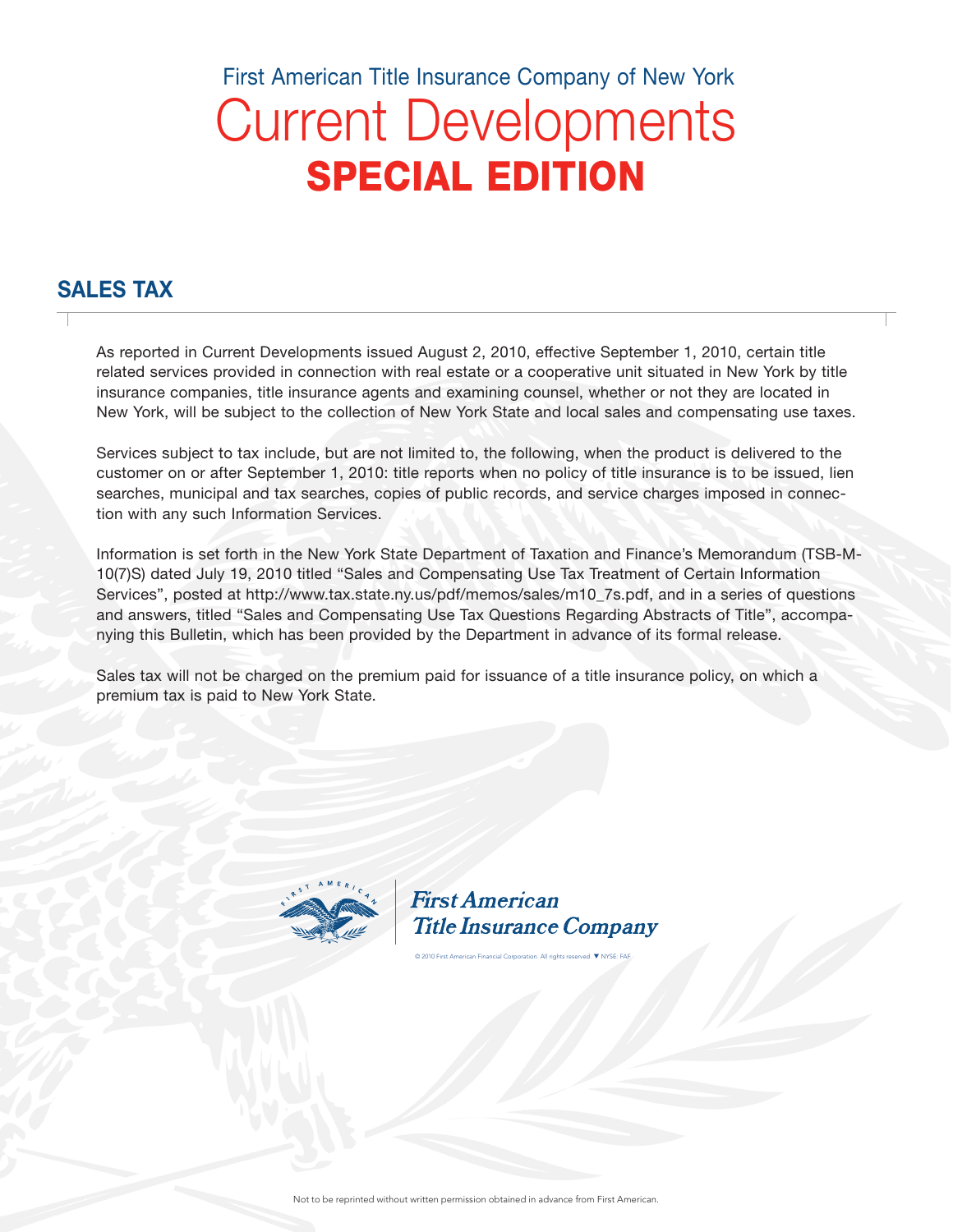#### Transaction Questions:

1. Where a title insurance company ("title company") or title agent orders an abstract/examination of title from an abstract search company ("search company") in connection with the issuance of a title report and title policy for a purchaser or purchaser's attorney, to be delivered at closing, who would be responsible for the collection of any sales tax due on such examination/abstract of title?

*A - The title company or title agent would have to pay the tax to the search company, which would have to register*  for sales tax purposes, collect the tax, and file sales tax returns, remitting the tax with the return.

*Follow-up Question: If a search company delivers an abstract of title and fails to add the sales tax to its bill to the title*  company or title agent that ordered the search, is the title company or title agent that ordered the abstract of title *responsible for the tax?* 

Yes, the title company/title agent would be liable for the uncollected sales or use tax in that instance and would be *required to pay the tax to the Tax Department.* 

2. Where a tax search is ordered from an independent search company, would the tax search be subject to sales tax if it was not ordered in conjunction with the production of a title report?

*A - The taxability of a title company's purchase of a tax search depends on whether the title company is going to use the tax search in the course of preparing its title insurance policy. Where the tax search is going to be used in preparing the title insurance policy, the title company's purchase of the tax search is taxable. If the title company is not preparing a title insurance policy, but rather is just re-selling the tax search to its customer, the title company may purchase the tax search for resale, without paying sales tax, by giving the search company a resale certificate. In that case, the title company would have to register for sales tax purposes, collect sales tax on the sale of the tax search to its customer, file sales tax returns, and remit the tax.* 

3. The Title Insurance Rate Service Association Rate Manual allows a title company or its agent (a "Company") to impose additional work charges in issuing title insurance for especially difficult titles. Extra charges may be made at or after the receipt of the application for examination of title which may involve additional tax lots, multiple chains of title, land under water, land in bed of streets, rights-of-way, driveways, easements, strips and gores, foreclosures, proceedings under federal bankruptcy or state insolvency related statures, or which involve other unusual difficulties, or for unusual expenditures for travel, or for recording instruments, telephone, telegraph or delivery charges. Are these additional work charges subject to sales and compensating uses taxes?

*A - If these additional charges are made by a title company as part of its charges to issue a title insurance policy, the charges are for the title insurance policy and would not be taxable. In other words, the amount of work or extra work performed does not alter the taxability of the underlying product.*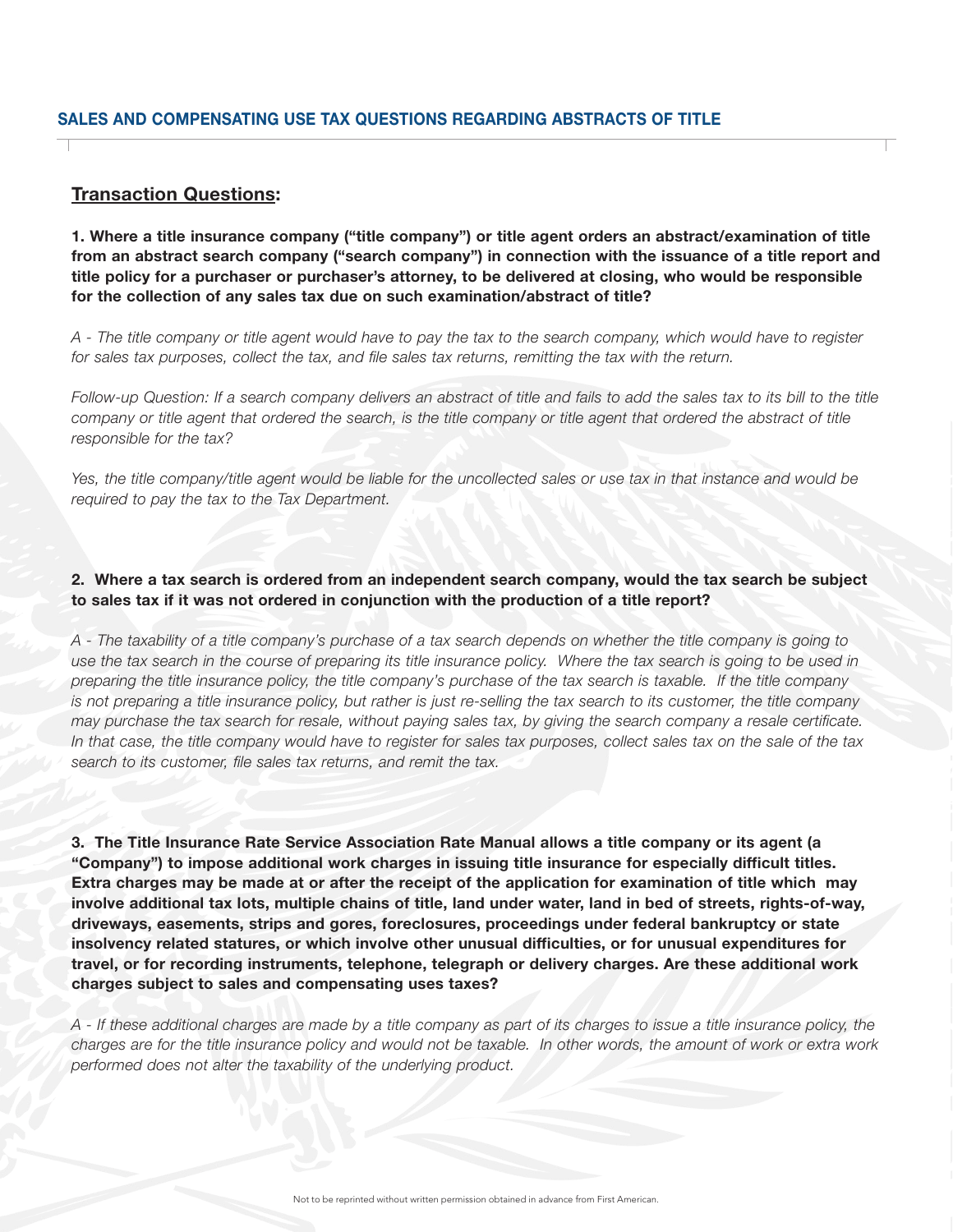4. Are title reports and certificates, such as certificates of title not prepared for the issuance of a policy of title insurance, lien searches, foreclosure certificates, cooperative unit searches, and zoning lot parties-in-interest certifications, subject to Tax?

*A - Assuming that each of the certifications represents the Company's certification of some set of facts ascertained through searches of public databases and do not constitute insurance products, then they would all be taxable information services.* 

*Follow-up Question: If a certification sets forth an amount of liability the Company could have under a certification, is it an insurance product for the application of the sales tax?* 

*A - If the certified abstract is an insurance product, it would not be a taxable information service, but, in the absence of authority to that effect, the mere listing of a liability amount would not make a certified abstract into something other than an information service.* 

#### 5. Is the Tax to be applied on the delivery of municipal searches? If so, is it charged by the Company to its customer or by the service company to the Company?

*A - A search company's search of municipal records and the sale of the results would constitute a sale of a taxable information service. The answer to the question regarding at what level the tax would be imposed depends on whether the municipal searches are insured under the title insurance policy. If, as seems to be the case, they are not insured by the policy, but are provided by the title company as an accommodation to its customer, then the title company's purchases of the municipal searches from a search company would qualify for the resale exclusion if the title company gave the search company a resale certificate. In that case, the title company would have to register for sales tax purposes, collect the tax on these sales, file sales tax returns, and remit the tax.* 

6. If a Company charges a service charge to administer the ordering and forwarding municipal searches, is the Tax to be applied to the service charge as well?

*A - Yes, if the services are not insured under the title company's title policy.* 

7. Is the Tax to be applied to the Company's charge for ordering and delivering the results of a land survey conducted by a licensed surveyor where the results of the land survey are incorporated into the title report?

*A - No, because charges for the performance of a land survey by a licensed surveyor are not subject to sales and use tax.* 

*Follow-up Question: What about the providing to a Company of a report by a non-surveyor on whether or not there are any changes to the state of facts as shown on an existing land survey? The service by the non-surveyor involves visually inspecting the real property and comparing it to the survey and noting any changes, such as a fence that was on the original survey but has been removed. No measurements are taken.* 

*A - This is a nontaxable service.*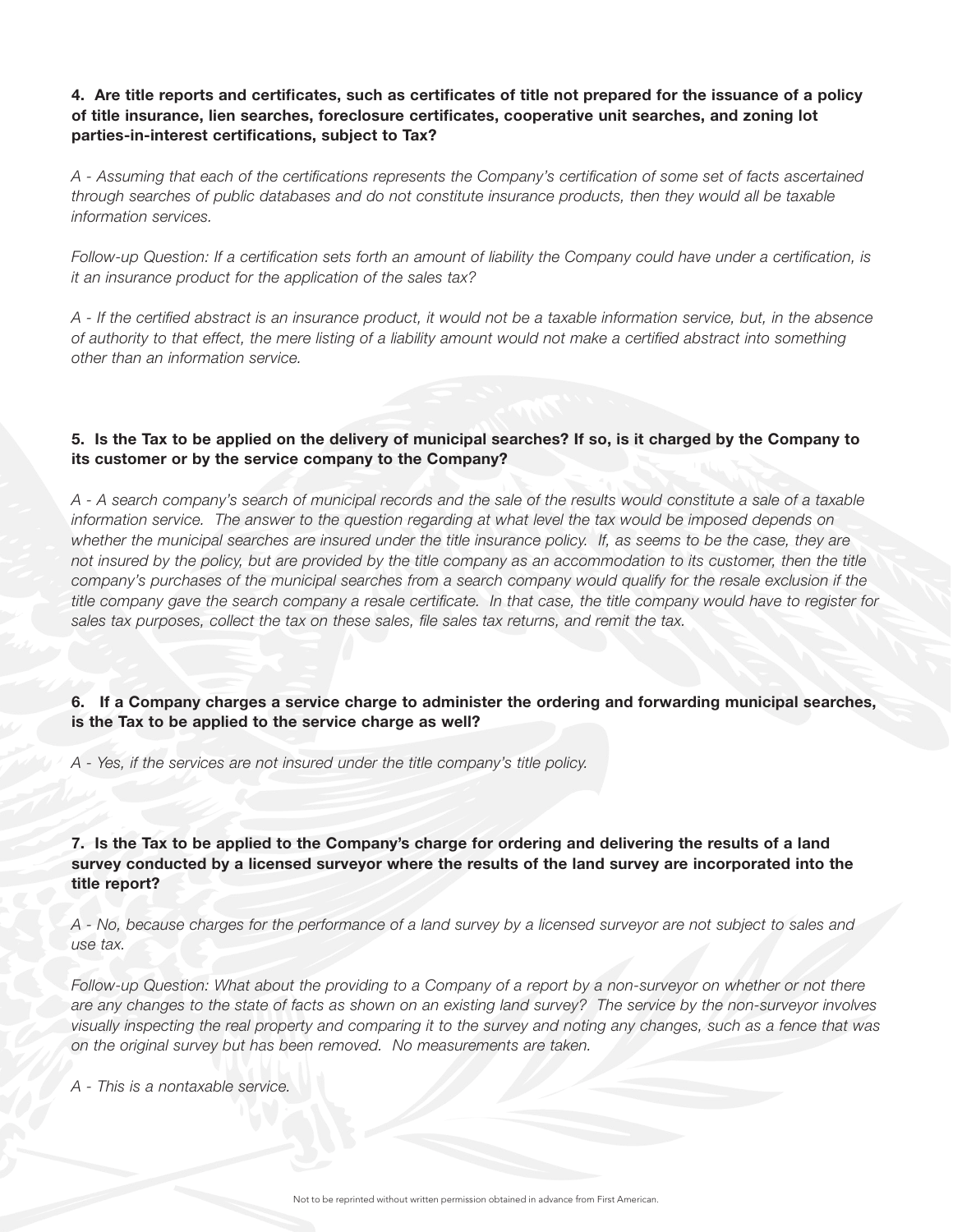8. When a title company, without issuing a title insurance policy, charges its customer for providing certified copies of instruments from the public records is a Tax to be charged and, if the Company imposes a service charge, is that subject to Tax?

*A - The charge for the copies and the service charge would all be taxable.* 

9. When a Company charges its customer for corporate certificates of good standing and reports as to whether a company owes franchise taxes is a Tax to be charged and, if a Company imposes a service charge, is that subject to Tax?

*A - The charge for the certificate and the additional service charge would all be taxable, assuming no title insurance policy was issued.* 

*Follow-up Question: If a title policy is issued but the Company charges its customer for the above searches, is sales tax to be imposed?* 

*A – If the customer must pay these additional charges in order to get the title insurance policy, these charges are considered to be charges for the title insurance policy and are thus not taxable.* 

10. If the abstract of title is produced through the search of a private database or national search engine, is the search taxable?

*A - A charge for a search of a private database or national search engine for the purpose of preparing an abstract of title would be a taxable information service unless the resale exclusion applies as discussed above.* 

# Zones Questions:

11. In Zone 2, where the cost of the abstract is included in the insurance premium, is the title company or agent responsible for collection of the tax? If so, on what amount is the sales tax payable? Who is the primary party responsible for payment of the tax?

*A - The title company or the title agent is selling title insurance and is using the abstract in its business. Therefore, the title company or title agent must pay sales tax on its purchase of the abstract and should not collect tax on any portion of its charge for insurance. If the Insurance Department permits the title company to assert a charge labeled "sales tax recovery fee," such a charge would not be considered to be sales tax, but rather a pass-through of a tax borne by the title company or title agent.*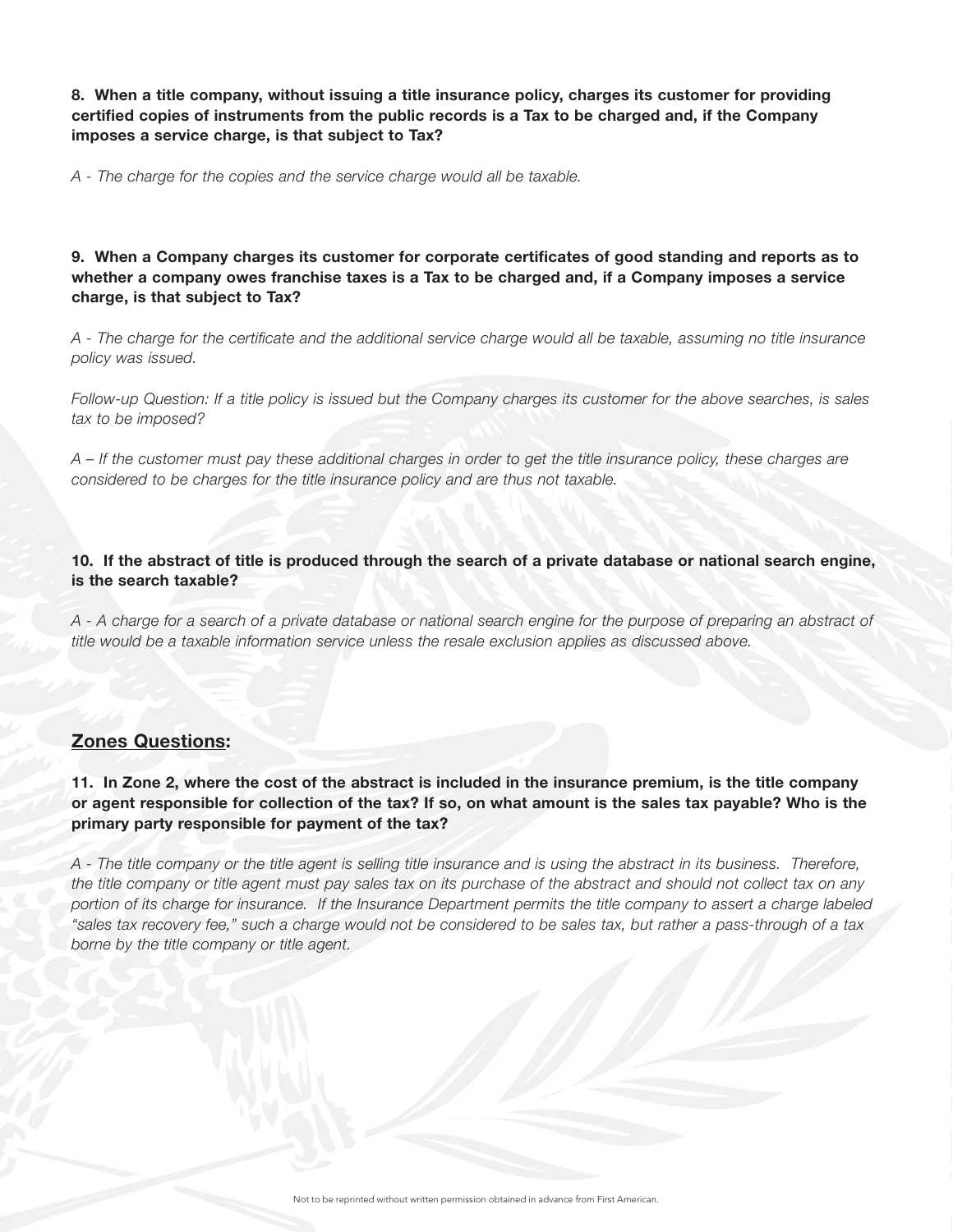### 12. In Zone 1, the abstract of title is billed separately from the title premium and neither charge is collected until the closing of title. Who is the primary party responsible for payment of the tax?

*A - You have told us that in Zone 1, under certain circumstances the seller of the real property must obtain an abstract of title, while in other cases the purchaser of real property is the party that obtains the title abstract. You have further explained that in Erie County the seller must obtain a guaranteed abstract of title. In general, whoever buys the abstract of title from the search company must pay the sales tax to the search company and whoever sells the abstract of title must register for sales tax purposes, collect the tax, file sales tax returns, and remit the tax due with the returns. A guaranteed abstract of title, however, appears to be an insurance product, as Insurance Law section 6403(b)(2) makes issuance of guaranteed searches the doing of an insurance business. Thus, the sale of a guaranteed abstract of title is not subject to sales tax, but if an issuer of a guaranteed abstract of title buys a title abstract from a search company, the search company would have to register for sales tax purposes, collect sales tax on the sale, and report and remit the tax.* 

*Follow-up Question: You indicate that an insured product is not sales taxable and that a guaranteed search is an insurance product. Is a certification by an underwriter or agent of a search of the record considered to be an insurance product, analogous to a guaranteed search, notwithstanding that there is no stated amount of possible liability in the search?* 

*A - Same answer as in regard to question 4, above.* 

13. In Zone 1, in certain circumstances, an Attorney in private practice who is representing one of the parties may prepare and issue a title report to a Title company. Based on that title report the Company will issue a title insurance policy and remit a portion of the premium to the Attorney. The premium is paid for the services performed by the Attorney, including his or her closing attendance and the preparation of the title report. Is the portion of the amount remitted to the Attorney for the title report subject to Tax?

*A – Since a non-lawyer is legally authorized to prepare a title report, then a lawyer's issuance of a title report would not be a legal service. In that case, the payment by the company to the lawyer for the title report is subject to sales tax because it is the payment for an information service. It is possible that some part of the payment to the attorney* is for services other than preparing the abstract, in which case that part would not be subject to sales tax, but we *would need further information to make that determination.* 

*Follow-up question: In those jurisdictions in Zone 1 where it is customary for the seller to provide and pay for the* abstract of title at the request of an examining counsel (usually the buyer's attorney), a Title Company or Title Agent *opens a file and issues an invoice for the title premium and applicable endorsements based upon information provided by the examining counsel. The examining counsel then examines the abstract, issues a title report, clears and closes the title. A closing package including a marked up report, copies of curatives and the premium check is then sent to the Title Company which issues the final policy. Are the services of the examining counsel subject to sales tax?*

*A - No.*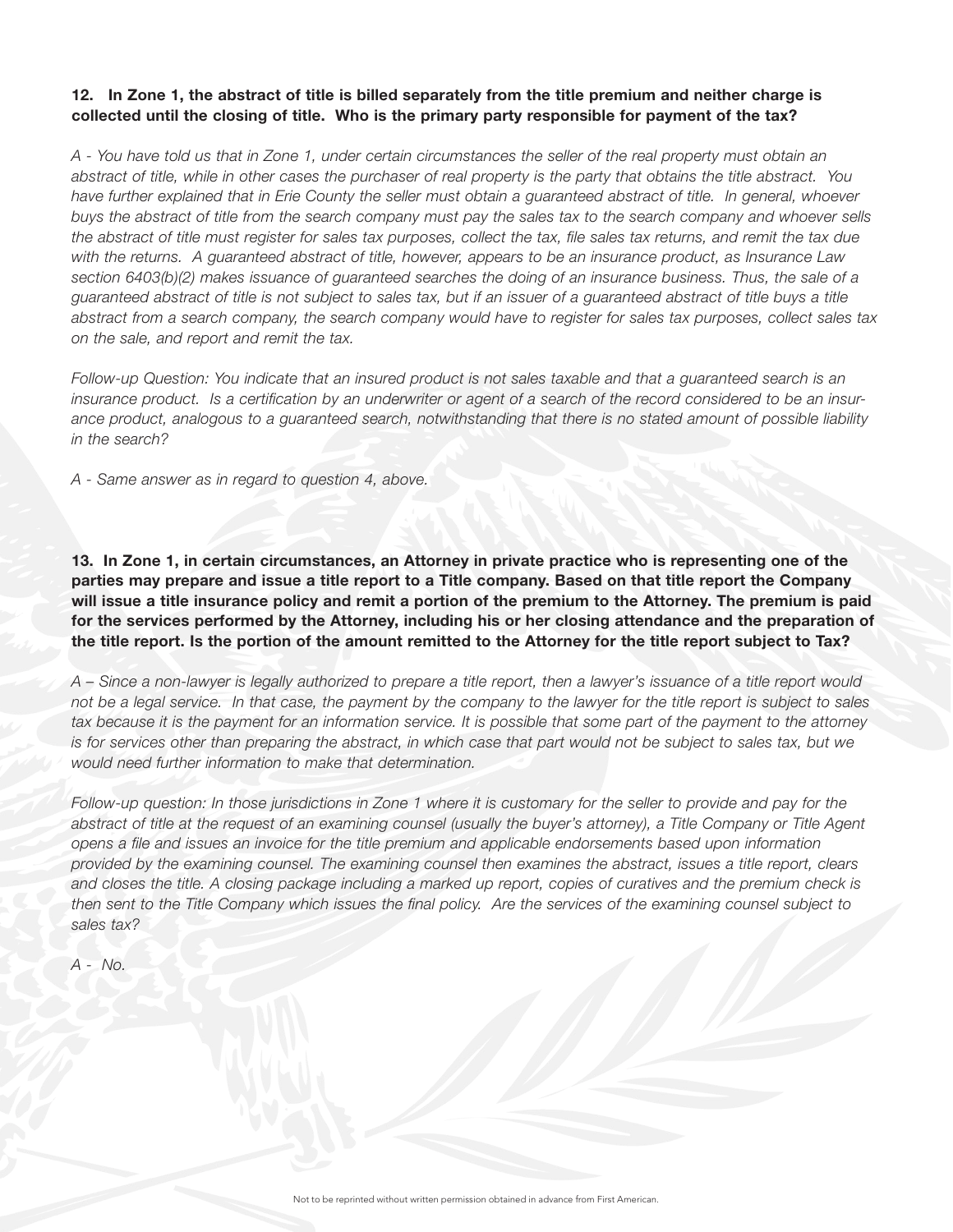# Administrative and Other Questions:

#### 14. If title does not close or is cancelled for any reason, is there a sales tax due?

*A - Tax is only due if there is a sale; if the failure of the closing to occur means that the title company does not owe the search company any consideration, then no tax would be due.* 

*Follow-up Question 1: Assume the following scenario: the title company or title agent buys the abstract of title and*  tax search, pays the sales tax to the search company for the abstract and the tax search, also obtains municipal *searches from a search company, and issues a tax exemption certificate to that company. The title company or agent prepares a title report and sends the report and the municipal searches (which are provided as an accommodation only and not as part of the insurance product) to its customer prior to closing. The closing is then cancelled and the title does not close.*

*Is there a tax due on the municipal searches?* 

*A - If the closing is cancelled and the Title Company does not charge the would-be customer for those items, the Title Company doesn't have to collect tax. However, in that case, the title company would not be entitled to any refund of the sales tax it paid when it purchased the abstract.* 

*Follow-up Question 2: If the Title Company or title agent imposes a cancellation charge on its customer for the title abstract, tax search and municipals, is the cancellation fee taxable?* 

*A - Assuming that the items are not used by the title company and are not transferred to the customer, the Tax Department would treat the cancellation charge as nontaxable.* 

15. If the examination/abstract of title were performed by an employee of the title company or title agent rather than by an independent search company, would there be a sales tax due?

*A - No sales tax would be due because payments to employees are not subject to sales tax.* 

16. Is the Tax to be applied to the actual charges to record instruments? Is there a distinction if the instruments are recorded in connection with a transaction being insured or if they are being recorded merely as an accommodation without insurance?

*A - Charges for recording instruments are not subject to sales tax, regardless of whether the transaction is insured or not.*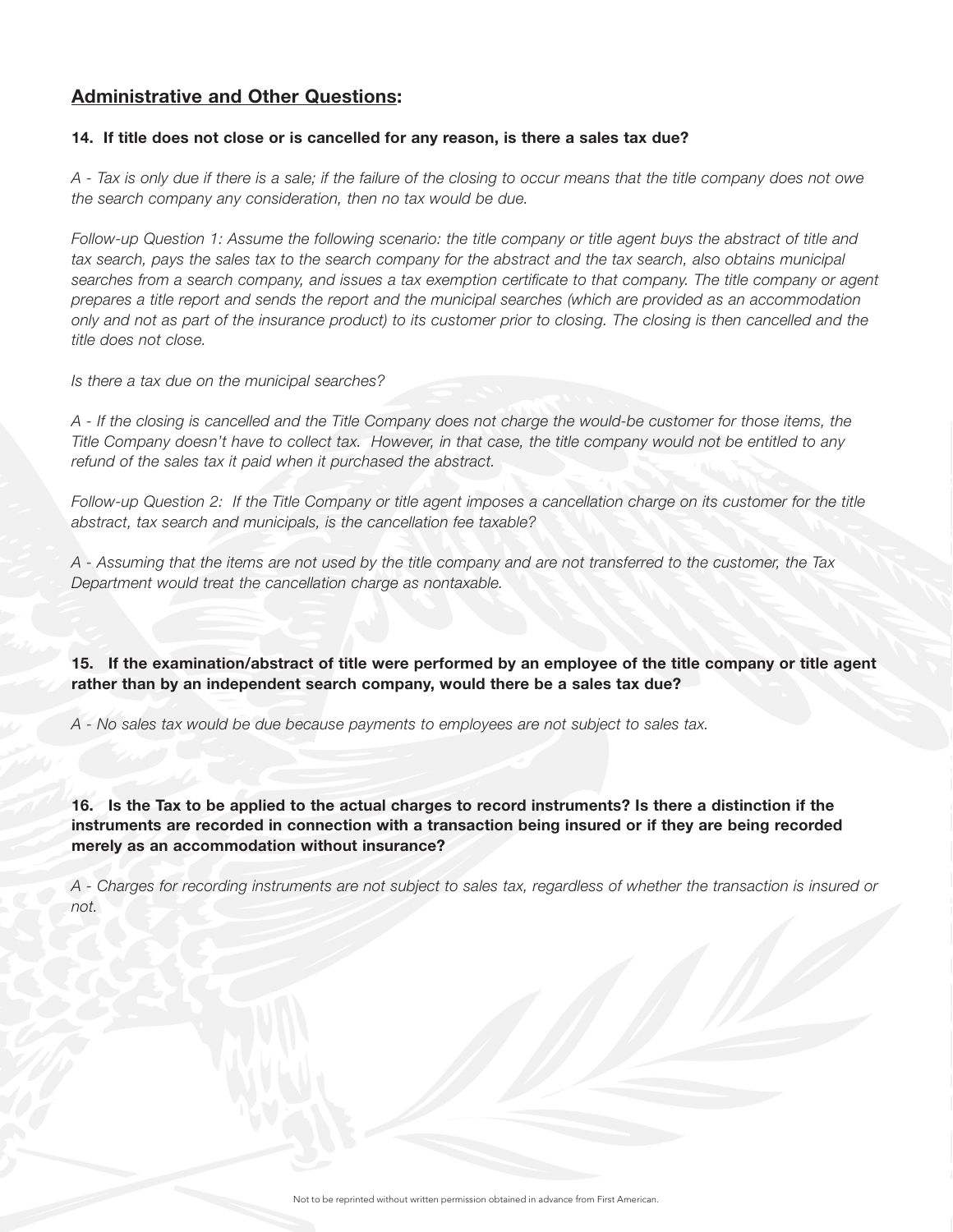#### 17. If the tax is collected for the State, is it automatically collected also by local tax authorities also collecting their own sales tax?

*A – Local authorities do not collect their sales and use taxes. Rather, the seller of the abstract would collect both the State and local sales taxes, report the total on its sales tax return, and remit that amount to the Department. The Department handles the distribution of the sales tax imposed by the locality.*

*Follow-up Question: It is my understanding that there is an on-line sales tax rate calculator on the State website that will calculate the rate of tax, including the combined rate where there is a local tax involved. It might be a good idea to include the website address to assist those who have to calculate and collect the tax.* 

*A - We agree. http://www8.nystax.gov/STLR/stlrHome*

#### 18. If the abstract is produced by a company in another state or country, is the search taxable?

*A – This question could be interpreted in two ways. One is the following: When a person produces a title abstract at its office outside NY, must that person pay sales tax on its purchase of the real property records search service that was presumably performed in NY? Read that way, the short answer is that the purchase of an information service, including a search of real property records, would not be subject to NY state or local sales or use tax, if the seller of the search service delivers the information it found to a purchaser located outside NY. If the purchaser of the abstract information subsequently uses the information in New York, however, use tax would apply, as discussed below.* 

*An alternative reading of that question is the following: What is the taxability of a title abstract service produced outside NY? The answer is that it doesn't matter where the abstract is produced; what matters is where it is delivered and used. If the abstract is compiled remotely in another State but then delivered to the customer (i.e., the title company) in NY, the sale would be subject to State and local (county and/or city) sales taxes at the combined rate in effect where it is delivered. If the search company that produces the report has nexus with New York, it would be a "vendor" under Tax Law section 1101(b)(8) and it must register for sales tax purposes, collect the tax due, and remit the tax with its sales tax returns. If the search company does not have nexus, then the title company to which the abstract was delivered would have to report and pay the uncollected sales tax directly to the Commissioner of Taxation and Finance. If the title company is itself registered for sales tax purposes, it would report the tax due on its purchase of the abstract on its sales tax return and pay the tax with that return. If the title company is not registered for sales tax purposes, the title company would report the tax on Form ST-130, Business Purchaser's Report of Sales or Use Tax. See Tax Bulletin Do I Need to Register for Sales Tax (TB-ST-175).*

*In addition to owing State and local sales tax on its purchase, the title company that purchased the abstract would owe additional local use tax if it uses the abstract in another jurisdiction in NY that has a higher local tax rate than the local rate that applied in the jurisdiction where the abstract was originally delivered, but only to the extent of the difference between the two rates. For purposes of the use tax, the abstract would be used in another jurisdiction if the abstract itself or the title report derived from the abstract were to be used by the purchaser (i.e., the title company) in the other jurisdiction. An example of when the abstract would be subsequently used by the purchaser in another jurisdiction would be sending the abstract to a title company's main office to be reviewed and analyzed in the process of issuing a title insurance policy. Another example is the use by the purchaser of a title report derived from the abstract at a closing in a different jurisdiction from where the abstract was originally delivered.*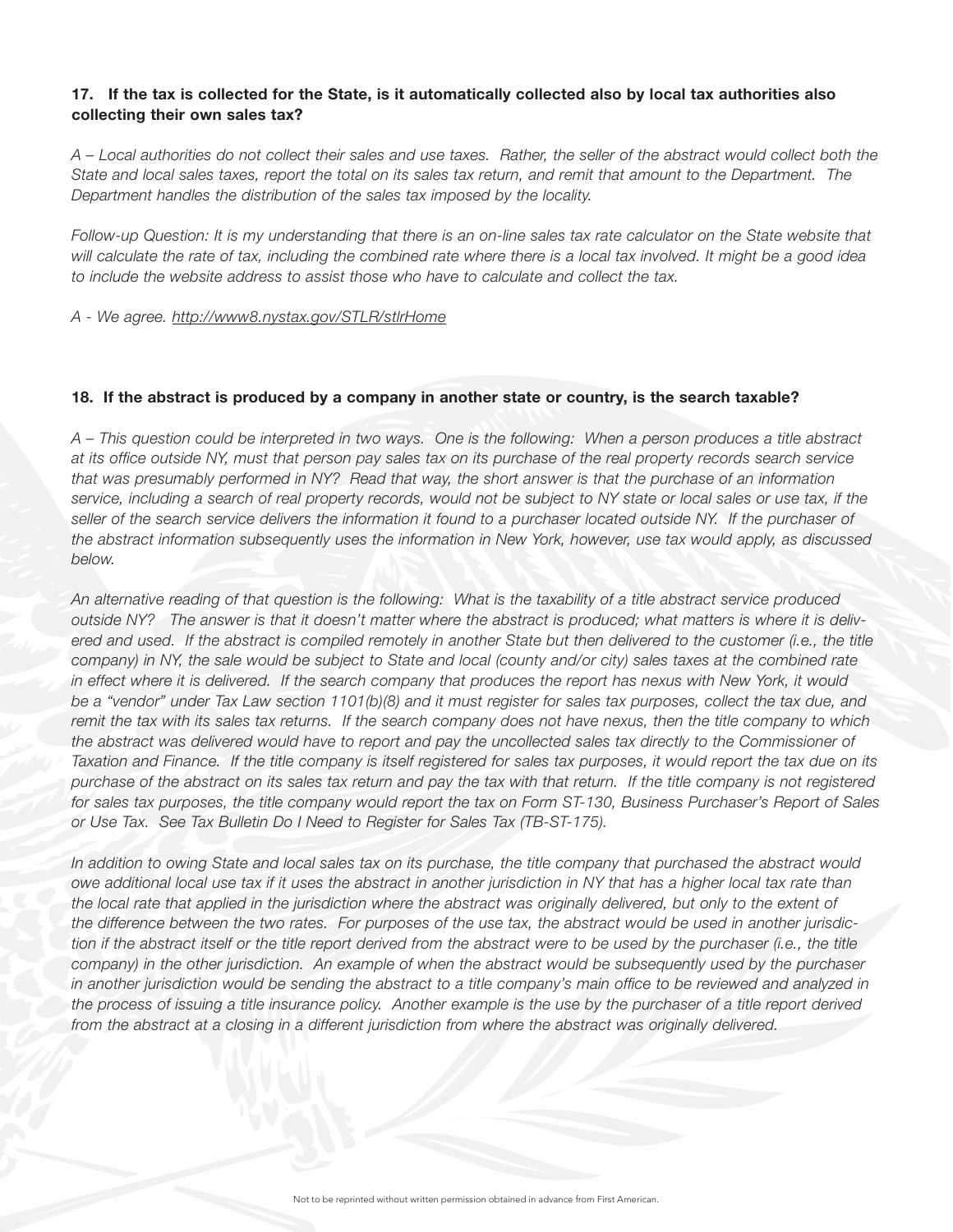*Follow-up Question 1: The title company is to pay the sales tax if the search company does not have a nexus with New York. What standard is the title company to apply to make this determination?* 

*A - The title company has to pay sales tax directly to the Department whenever the vendor fails to collect it. So the title company never has to figure out if the vendor has nexus with the state.*

*Follow-up Question 2: Local sales tax appears to be payable based upon the location of the Company to which the abstract is delivered. Accordingly, if a Company in New York County receives the abstract, the New York City sales tax rate is to apply. What if, however, the tax is collected not by the search company but by the Company either as the provider of the information or under a resale certificate and the parties to the transaction are in multiple, different locations?* 

*Assume a transaction in which the title company takes delivery of the abstract in New York County, the property is located in Erie County, the Seller's counsel is located in White Plains, in Westchester County, the Buyer's Counsel is located in Nassau County, and the Lender's Counsel is located in Manhattan. Each of these parties receives the taxable information.* 

*What determines the local sales or use taxes, as applicable, that apply and how are the local taxes assessed as amongst the parties?* 

*A - The applicable local sales tax rate would be that of the jurisdiction to which the search company delivered the abstract to the title company and the tax would be owed by the purchaser, i.e., the title company.* If the title *company then uses the abstract information in another jurisdiction with a higher local sales tax rate, it would owe use tax based on the difference in rates. Use tax necessitates a use by the purchaser in a jurisdiction in which the purchaser is a resident. In this context, "use" requires the title company or its agent to exercise any right or power over the abstract information.* 

*For example, a title company is asked by the purchaser of real property located in Zone 2 to provide title insurance. Assume that (a) the title company purchases an abstract of title and has it delivered to its offices in Jurisdiction 1, where the abstract is analyzed and a title report is prepared; (b) the title company mails a copy of the abstract to its independent contractor attorney at his or her office in Jurisdiction 2 for the preparation of an opinion of counsel; (c) the title company also mails the title report at no charge to the real property seller in Jurisdiction 3; and (d) the title company marks up the title report at the closing in Jurisdiction 4. Under these facts, the title company would only owe use tax in Jurisdiction 4 where the closing occurred and would only owe additional sales and use tax if the local tax rate in Jurisdiction 4 was higher than the local rate in Jurisdiction 1. The title company does not owe use tax in Jurisdiction 2 because it is the independent attorney, not the title company, that uses the abstract information there. Likewise, the title company does not owe use tax in Jurisdiction 3 because it did not use the abstract information there.* 

*Similarly, if the issue is the title company's sale of taxable search services, the title company would collect sales tax based on where it delivered the search.* 

#### 19. How will the sales tax apply to a company out of state which pulls NY public records and sells them out of state?

*A - If the NY public records are delivered outside NY to the out of state company and that company then sells them outside NY, there would be no NY State or local sales tax due on either that company's purchase or its subsequent resale of the records outside NY. But if the out of state company uses the NY records to produce a title abstract and sells the abstract to an out of state purchaser, the title abstract purchaser would be subject to NY state and local*  use tax if that purchaser later brings it into NY for use here and that purchaser was a resident of NY at the time it *purchased the abstract out of state.*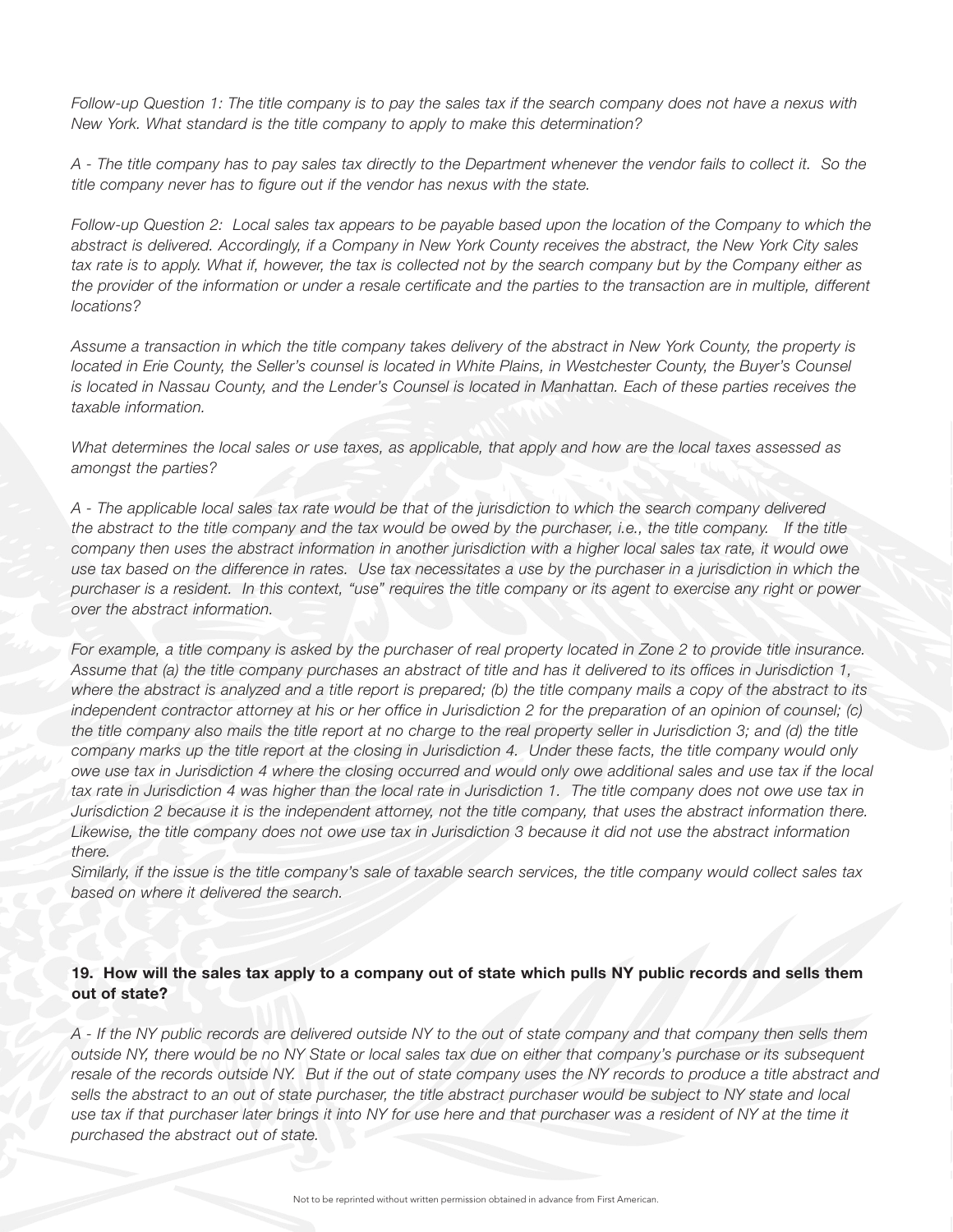*As stated above, the abstract is considered to be used in NY if the abstract itself or a title report derived from the abstract is used in NY. An example of when the abstract is used would be sending the abstract to a title company's main office in NY to be reviewed and analyzed in the process of issuing a title insurance policy. Another example is the use of a title report derived from the abstract at a closing in NY.* 

*Follow-up Question: If the real estate transaction closes outside of New York and the abstract is not reviewed in New York is the abstract being brought "into NY for use here"?* 

*A - If there is no delivery of the abstract to the purchaser in New York, and no use of the abstract information in New York, there would be no sales and use tax liability in New York.* 

#### 20. Will the Department provide a definition of an "abstract of title" (or examination of title) for the Title Industry?

*A - We are not planning on defining the term because the issue is whether an information service is being conducted, not whether a title search, per se, is being done.* 

## Administrative and Other Questions:

21. Is the imposition of a sales tax on abstracts of title to be imposed only on examinations/abstracts of title ordered on or after September 1, 2010?

*A - The taxability of the sales would depend on when the abstract is delivered. If the abstract is delivered on or after September 1, it will be taxable, even if it was prepared prior to that date.* 

#### 22. Will abstracts of title completed prior to September 1, 2010, but where title does not close until on or after September 1, be subject to tax?

*A - Taxability again depends on the date the search company delivered the title abstract to the title company or title*  agent. So the only relevance of the date of the closing would be if the date of the closing controlled the delivery date *of the title abstract.*

*Follow-up question: If a municipal search product was delivered to a title company on 8/31/10 but not delivered to the end user until 9/2/10, does the sales tax apply to that product?*

*A - If the title company is not issuing a title insurance policy covering the municipal search product, and the search company delivers the results of the search to the title company prior to September 1 and the title company re-sells the municipal search to its customer with delivery occurring after September 1, the title company's purchase of the search is not taxable, but its sale of the municipal search product after 9/1/10 is taxable.*